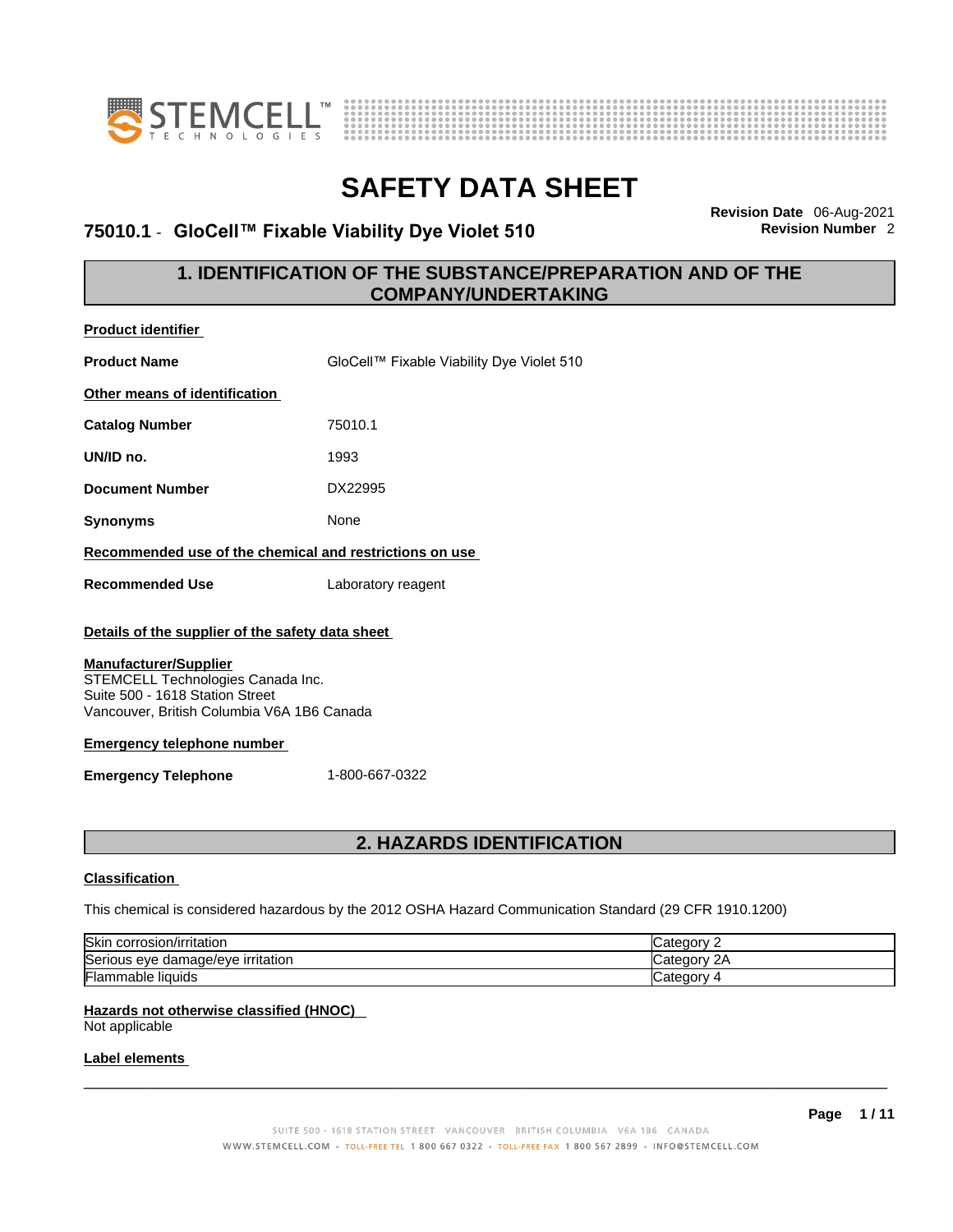



## \_\_\_\_\_\_\_\_\_\_\_\_\_\_\_\_\_\_\_\_\_\_\_\_\_\_\_\_\_\_\_\_\_\_\_\_\_\_\_\_\_\_\_\_\_\_\_\_\_\_\_\_\_\_\_\_\_\_\_\_\_\_\_\_\_\_\_\_\_\_\_\_\_\_\_\_\_\_\_\_\_\_\_\_\_\_\_\_\_\_\_\_\_ **Revision Date** 06-Aug-2021 **75010.1** - **GloCell™ Fixable Viability Dye Violet 510 Revision Number** 2



#### **Precautionary Statements - Prevention**

Wash face, hands and any exposed skin thoroughly after handling Keep away from flames and hot surfaces. - No smoking Wear protective gloves/eye protection/face protection

IF IN EYES: Rinse cautiously with water for several minutes. Remove contact lenses, if present and easy to do. Continue rinsing If eye irritation persists: Get medical advice/attention IF ON SKIN: Wash with plenty of water and soap If skin irritation occurs: Get medical advice/attention Take off contaminated clothing and wash it before reuse In case of fire: Use CO2, dry chemical, or foam to extinguish

#### **Precautionary Statements - Storage**

Store in a well-ventilated place. Keep cool

#### **Precautionary Statements - Disposal**

Dispose of contents/container to an approved waste disposal plant

#### **Other Information**

Not applicable

**Unknown acute toxicity** 0 % of the mixture consists of ingredient(s) of unknown toxicity

- 0 % of the mixture consists of ingredient(s) of unknown acute oral toxicity
- 0 % of the mixture consists of ingredient(s) of unknown acute dermal toxicity
- 0 % of the mixture consists of ingredient(s) of unknown acute inhalation toxicity (gas)
- 0 % of the mixture consists of ingredient(s) of unknown acute inhalation toxicity (vapor)

0 % of the mixture consists of ingredient(s) of unknown acute inhalation toxicity (dust/mist)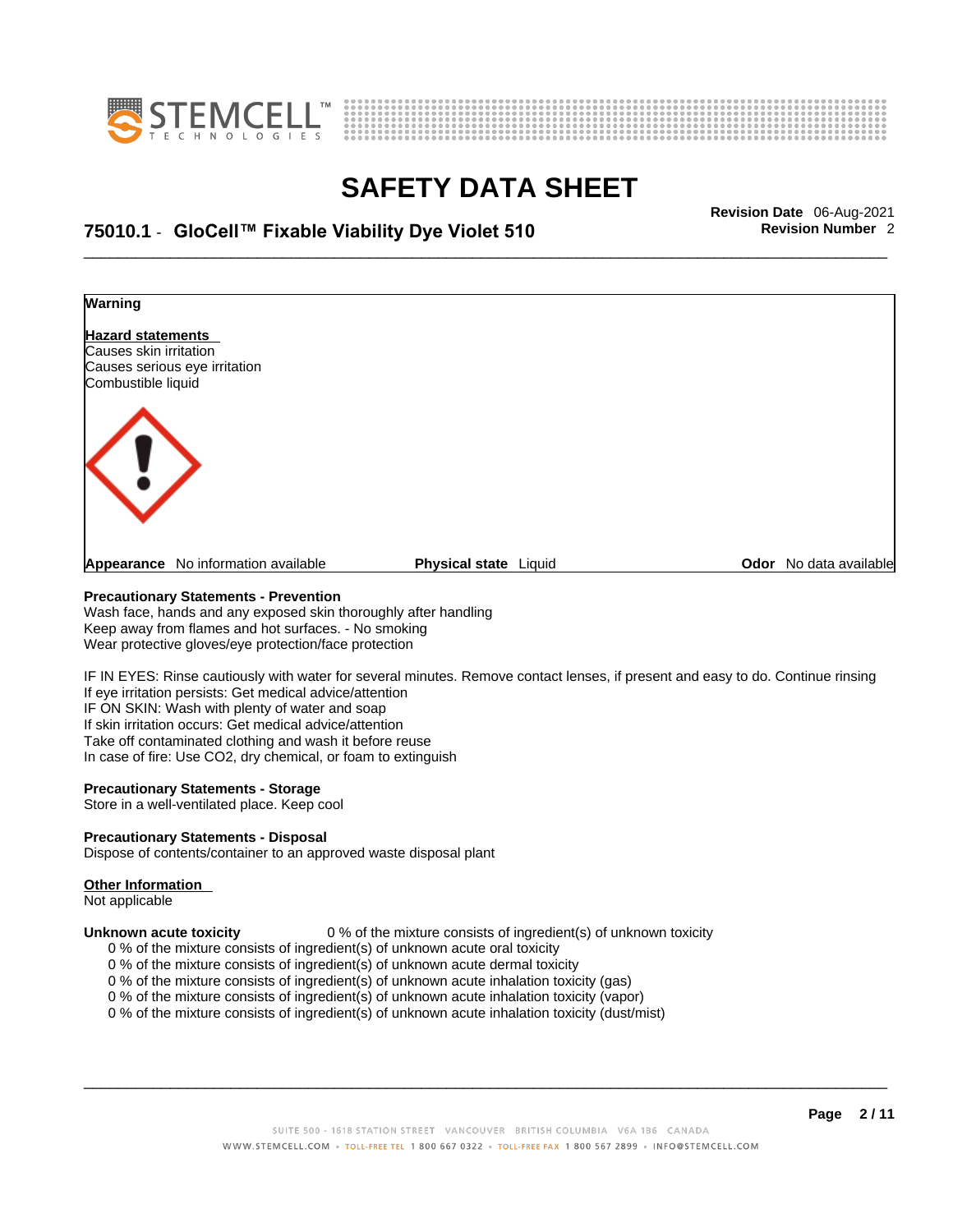



## \_\_\_\_\_\_\_\_\_\_\_\_\_\_\_\_\_\_\_\_\_\_\_\_\_\_\_\_\_\_\_\_\_\_\_\_\_\_\_\_\_\_\_\_\_\_\_\_\_\_\_\_\_\_\_\_\_\_\_\_\_\_\_\_\_\_\_\_\_\_\_\_\_\_\_\_\_\_\_\_\_\_\_\_\_\_\_\_\_\_\_\_\_ **Revision Date** 06-Aug-2021 **75010.1** - **GloCell™ Fixable Viability Dye Violet 510 Revision Number** 2

### **3. COMPOSITION/INFORMATION ON INGREDIENTS**

#### **Substance**

| Chemical name             | CAS No.          | Weight-% |
|---------------------------|------------------|----------|
| <br>dimethyl<br>sultoxide | $\sim$<br>67-68- | 99ء      |

\*The exact percentage (concentration) of composition has been withheld as a trade secret.

| <b>4. FIRST AID MEASURES</b>                                |                                                                                                                                                                                                                                                                                              |  |  |  |
|-------------------------------------------------------------|----------------------------------------------------------------------------------------------------------------------------------------------------------------------------------------------------------------------------------------------------------------------------------------------|--|--|--|
| Description of first aid measures                           |                                                                                                                                                                                                                                                                                              |  |  |  |
| <b>General advice</b>                                       | Show this safety data sheet to the doctor in attendance.                                                                                                                                                                                                                                     |  |  |  |
| <b>Inhalation</b>                                           | Get medical attention immediately if symptoms occur. Remove to fresh air.                                                                                                                                                                                                                    |  |  |  |
| Eye contact                                                 | Rinse immediately with plenty of water, also under the eyelids, for at least 15 minutes.<br>Remove contact lenses, if present and easy to do. Continue rinsing. Keep eye wide open<br>while rinsing. Do not rub affected area. Get medical attention if irritation develops and<br>persists. |  |  |  |
| <b>Skin contact</b>                                         | Wash off immediately with soap and plenty of water while removing all contaminated<br>clothes and shoes. Get medical attention if irritation develops and persists.                                                                                                                          |  |  |  |
| Ingestion                                                   | Clean mouth with water and drink afterwards plenty of water. Never give anything by mouth<br>to an unconscious person. Do NOT induce vomiting. Call a physician.                                                                                                                             |  |  |  |
| Self-protection of the first aider                          | Remove all sources of ignition. Ensure that medical personnel are aware of the material(s)<br>involved, take precautions to protect themselves and prevent spread of contamination.<br>Avoid contact with skin, eyes or clothing. Wear personal protective clothing (see section 8).         |  |  |  |
| Most important symptoms and effects, both acute and delayed |                                                                                                                                                                                                                                                                                              |  |  |  |
| <b>Symptoms</b>                                             | Burning sensation.                                                                                                                                                                                                                                                                           |  |  |  |
|                                                             | Indication of any immediate medical attention and special treatment needed                                                                                                                                                                                                                   |  |  |  |
| Note to physicians                                          | Treat symptomatically.                                                                                                                                                                                                                                                                       |  |  |  |
|                                                             | <b>5. FIRE-FIGHTING MEASURES</b>                                                                                                                                                                                                                                                             |  |  |  |
| <b>Suitable Extinguishing Media</b>                         | Dry chemical. Carbon dioxide (CO2). Water spray. Alcohol resistant foam.                                                                                                                                                                                                                     |  |  |  |

**Unsuitable extinguishing media** CAUTION: Use of water spray when fighting fire may be inefficient.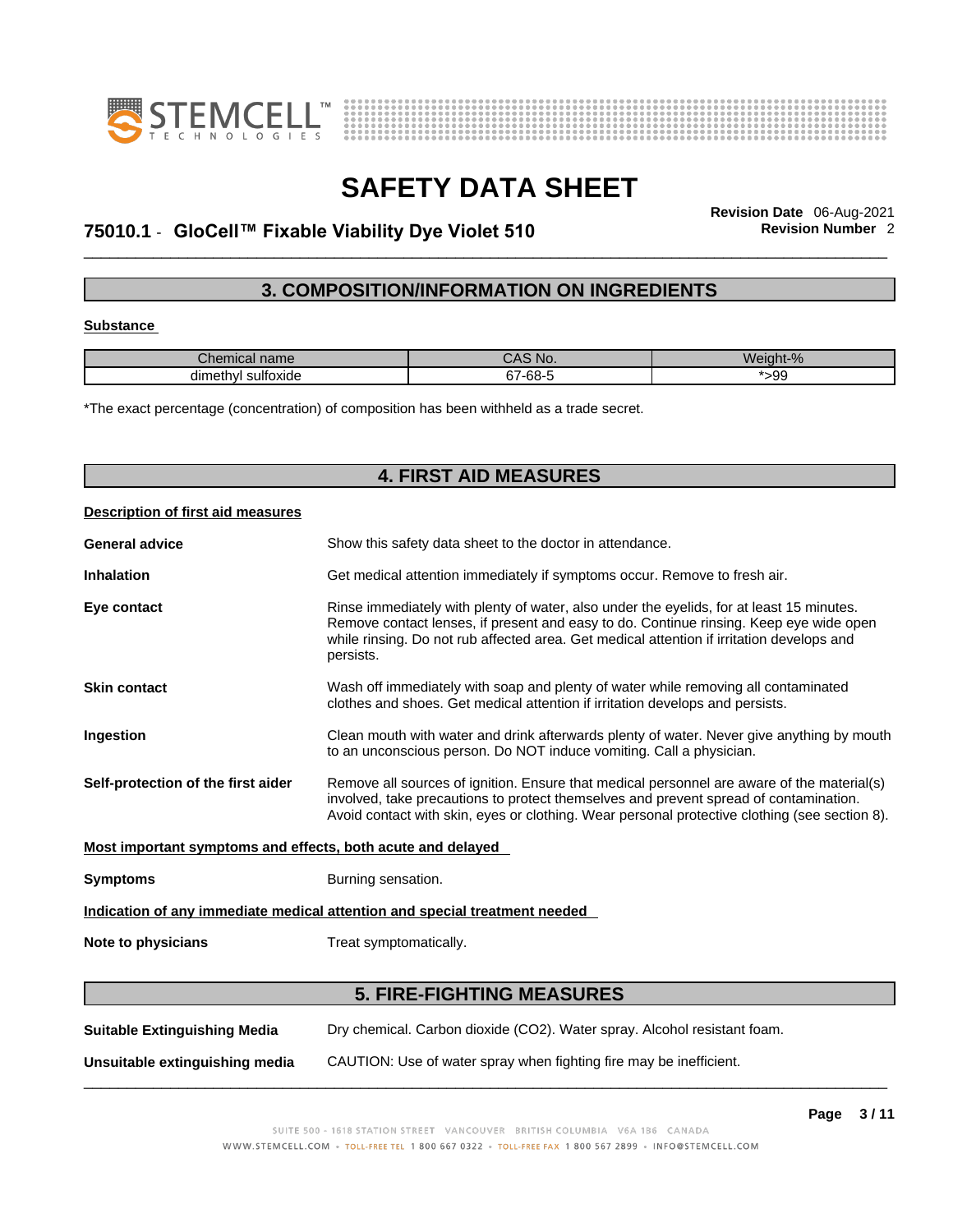



## \_\_\_\_\_\_\_\_\_\_\_\_\_\_\_\_\_\_\_\_\_\_\_\_\_\_\_\_\_\_\_\_\_\_\_\_\_\_\_\_\_\_\_\_\_\_\_\_\_\_\_\_\_\_\_\_\_\_\_\_\_\_\_\_\_\_\_\_\_\_\_\_\_\_\_\_\_\_\_\_\_\_\_\_\_\_\_\_\_\_\_\_\_ **Revision Date** 06-Aug-2021 **75010.1** - **GloCell™ Fixable Viability Dye Violet 510 Revision Number** 2

| Specific hazards arising from the<br>Keep product and empty container away from heat and sources of ignition. In the event of<br>fire, cool tanks with water spray.<br>chemical |                                                                                                                                                                                                                                                                                   |  |  |  |
|---------------------------------------------------------------------------------------------------------------------------------------------------------------------------------|-----------------------------------------------------------------------------------------------------------------------------------------------------------------------------------------------------------------------------------------------------------------------------------|--|--|--|
| <b>Explosion data</b><br><b>Sensitivity to Mechanical Impact None.</b><br><b>Sensitivity to Static Discharge</b>                                                                | Yes.                                                                                                                                                                                                                                                                              |  |  |  |
| Special protective equipment for<br>fire-fighters                                                                                                                               | Firefighters should wear self-contained breathing apparatus and full firefighting turnout<br>gear. Use personal protection equipment.                                                                                                                                             |  |  |  |
|                                                                                                                                                                                 | <b>6. ACCIDENTAL RELEASE MEASURES</b>                                                                                                                                                                                                                                             |  |  |  |
|                                                                                                                                                                                 | Personal precautions, protective equipment and emergency procedures                                                                                                                                                                                                               |  |  |  |
| <b>Personal precautions</b>                                                                                                                                                     | Evacuate personnel to safe areas. See section 8 for more information. Take precautionary<br>measures against static discharges. Do not touch or walk through spilled material. Ensure<br>adequate ventilation. Avoid contact with skin, eyes or clothing. Use personal protective |  |  |  |

equipment as required. **Other Information** Refer to protective measures listed in Sections 7 and 8.

**Environmental precautions** 

| <b>Environmental precautions</b> | Refer to protective measures listed in Sections 7 and 8. Prevent further leakage or spillage |
|----------------------------------|----------------------------------------------------------------------------------------------|
|                                  | if safe to do so.                                                                            |

**Methods and material for containment and cleaning up**

| <b>Methods for containment</b>  | Stop leak if you can do it without risk. Do not touch or walk through spilled material. Dike far<br>ahead of liquid spill for later disposal.                 |
|---------------------------------|---------------------------------------------------------------------------------------------------------------------------------------------------------------|
| Methods for cleaning up         | Take precautionary measures against static discharges. Dam up. Soak up with inert<br>absorbent material. Pick up and transfer to properly labeled containers. |
| Prevention of secondary hazards | Clean contaminated objects and areas thoroughly observing environmental regulations.                                                                          |

### **7. HANDLING AND STORAGE**

**Precautions for safe handling**

**Advice on safe handling** Use personal protection equipment.Do not breathe vapor or mist. Keep away from heat, hot surfaces, sparks, open flames and other ignition sources. No smoking. Take precautionary measures against static discharges. Use with local exhaust ventilation. Take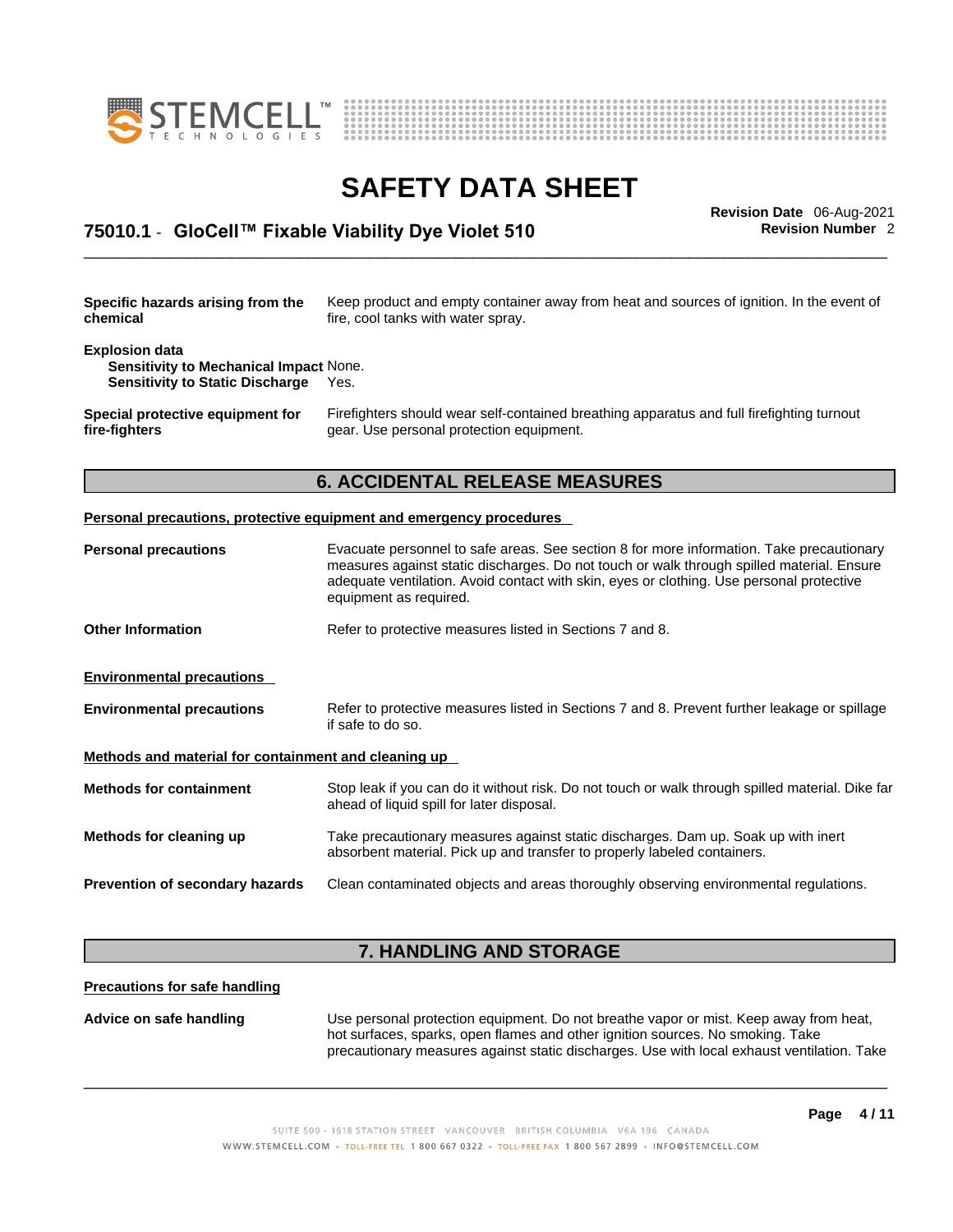



\_\_\_\_\_\_\_\_\_\_\_\_\_\_\_\_\_\_\_\_\_\_\_\_\_\_\_\_\_\_\_\_\_\_\_\_\_\_\_\_\_\_\_\_\_\_\_\_\_\_\_\_\_\_\_\_\_\_\_\_\_\_\_\_\_\_\_\_\_\_\_\_\_\_\_\_\_\_\_\_\_\_\_\_\_\_\_\_\_\_\_\_\_ **Revision Date** 06-Aug-2021 **75010.1** - **GloCell™ Fixable Viability Dye Violet 510 Revision Number** 2

off contaminated clothing and wash before reuse. Handle in accordance with good industrial hygiene and safety practice. Avoid contact with skin, eyes or clothing. Do not eat, drink or smoke when using this product.

#### **Conditions for safe storage, including any incompatibilities**

**Storage Conditions** Keep away from heat, sparks, flame and other sources of ignition (i.e., pilot lights, electric motors and static electricity). Keep in properly labeled containers. Store in accordance with the particular national regulations. Store in accordance with local regulations. Store in accordance with information listed on the Product Information Sheet (PIS).

#### **8. EXPOSURE CONTROLS/PERSONAL PROTECTION**

#### **Control parameters**

**Exposure Limits** The following ingredients are the only ingredients of the product above the cut-off level (or level that contributes to the hazard classification of the mixture) which have an exposure limit applicable in the region for which this safety data sheet is intended or other recommended limit. At this time, the other relevant constituents have no known exposure limits from the sources listed here.

#### **Appropriate engineering controls**

| <b>Engineering controls</b> | Showers              |  |
|-----------------------------|----------------------|--|
|                             | Eyewash stations     |  |
|                             | Ventilation systems. |  |

**Individual protection measures, such as personal protective equipment Eye/face protection** Tight sealing safety goggles. Hand protection **Impervious gloves.** Wear suitable gloves. **Skin and body protection** Long sleeved clothing. Wear suitable protective clothing. **Respiratory protection** No protective equipment is needed under normal use conditions. If exposure limits are exceeded or irritation is experienced, ventilation and evacuation may be required. **General hygiene considerations** Contaminated work clothing should not be allowed outof the workplace. Regular cleaning of equipment, work area and clothing is recommended. Wash hands before breaks and immediately after handling the product. Avoid contact with skin, eyes or clothing. Wear suitable gloves and eye/face protection. Do not eat, drink or smoke when using this product.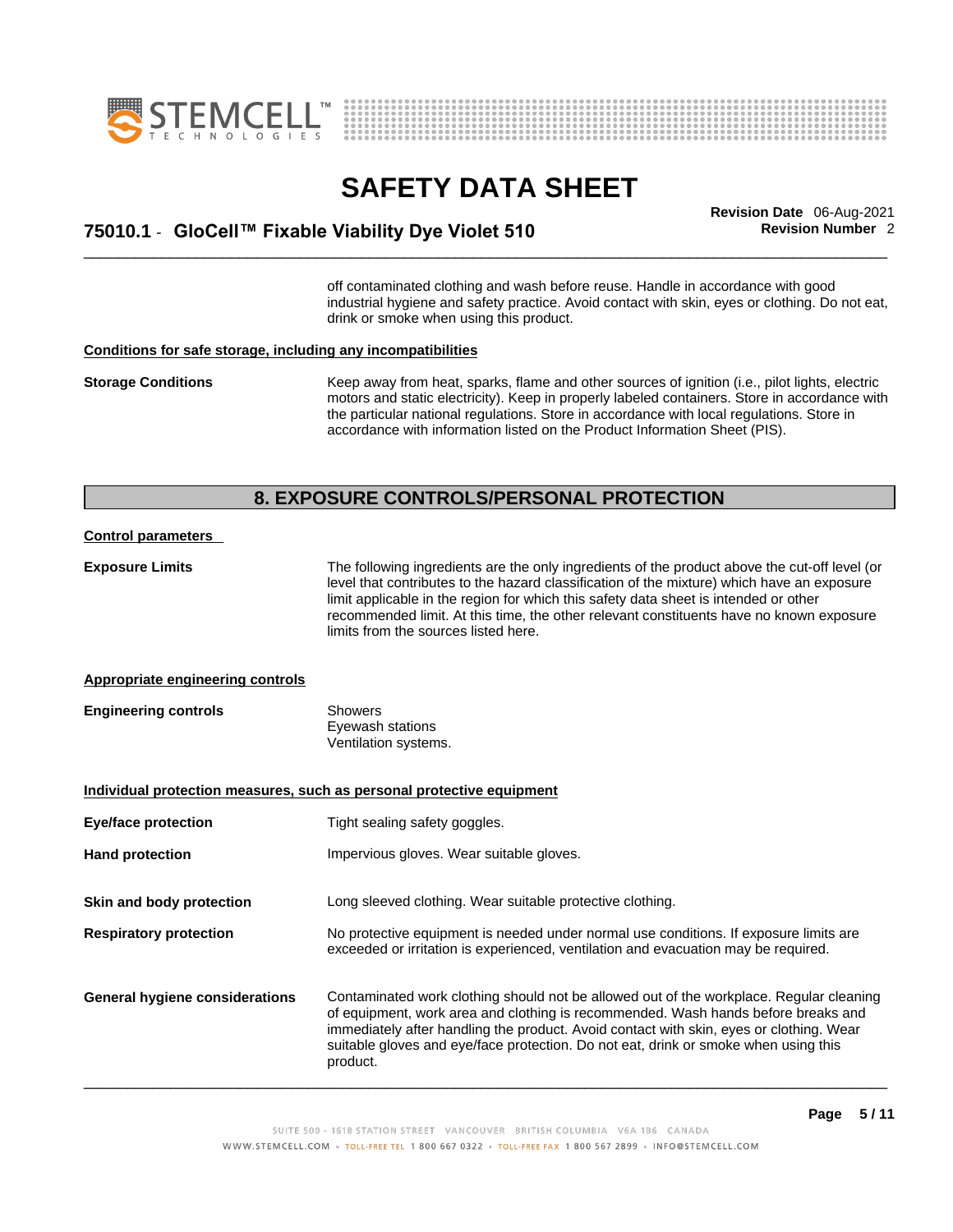



## \_\_\_\_\_\_\_\_\_\_\_\_\_\_\_\_\_\_\_\_\_\_\_\_\_\_\_\_\_\_\_\_\_\_\_\_\_\_\_\_\_\_\_\_\_\_\_\_\_\_\_\_\_\_\_\_\_\_\_\_\_\_\_\_\_\_\_\_\_\_\_\_\_\_\_\_\_\_\_\_\_\_\_\_\_\_\_\_\_\_\_\_\_ **Revision Date** 06-Aug-2021 **75010.1** - **GloCell™ Fixable Viability Dye Violet 510 Revision Number** 2

### **9. PHYSICAL AND CHEMICAL PROPERTIES**

| Information on basic physical and chemical properties |                                     |                  |  |
|-------------------------------------------------------|-------------------------------------|------------------|--|
| <b>Physical state</b>                                 | Liquid                              |                  |  |
| Appearance                                            | No information available            |                  |  |
| Color                                                 | No information available            |                  |  |
| Odor                                                  | No data available                   |                  |  |
| <b>Odor threshold</b>                                 | No data available                   |                  |  |
|                                                       |                                     |                  |  |
| <b>Property</b>                                       | <b>Values</b>                       | Remarks • Method |  |
| рH                                                    | No data available                   | None known       |  |
| Melting point / freezing point                        | No data available                   | None known       |  |
| Boiling point / boiling range                         | No data available                   | None known       |  |
| <b>Flash point</b>                                    | 87 °C / 189 °F                      |                  |  |
| <b>Evaporation rate</b>                               | No data available                   | None known       |  |
| Flammability (solid, gas)                             | No data available                   | None known       |  |
| <b>Flammability Limit in Air</b>                      |                                     | None known       |  |
| <b>Upper flammability limit:</b>                      | No data available                   |                  |  |
| Lower flammability limit:                             | No data available                   |                  |  |
| Vapor pressure                                        | No data available                   | None known       |  |
| Vapor density                                         | No data available                   | None known       |  |
| <b>Relative density</b>                               | No data available                   | None known       |  |
| <b>Water solubility</b>                               | No data available                   | None known       |  |
| Solubility in other solvents                          | No data available                   | None known       |  |
| <b>Partition coefficient</b>                          | No data available                   | None known       |  |
| <b>Autoignition temperature</b>                       | No data available                   | None known       |  |
| <b>Decomposition temperature</b>                      | No data available                   | None known       |  |
| <b>Kinematic viscosity</b>                            | No data available                   | None known       |  |
| <b>Dynamic viscosity</b>                              | No data available                   | None known       |  |
| <b>Explosive properties</b>                           | No data available                   |                  |  |
| <b>Oxidizing properties</b>                           | No information available            |                  |  |
| <b>Other Information</b>                              |                                     |                  |  |
| <b>Softening point</b>                                | No information available            |                  |  |
| Molecular weight                                      | No information available            |                  |  |
| <b>Molecular formula</b>                              | No information available            |                  |  |
| <b>VOC Content (%)</b>                                | No information available            |                  |  |
| <b>Liquid Density</b>                                 | No information available            |                  |  |
| <b>Bulk density</b>                                   | No information available            |                  |  |
|                                                       | <b>10. STABILITY AND REACTIVITY</b> |                  |  |
|                                                       |                                     |                  |  |
| <b>Reactivity</b>                                     | No information available.           |                  |  |

**Chemical stability** Stable under normal conditions.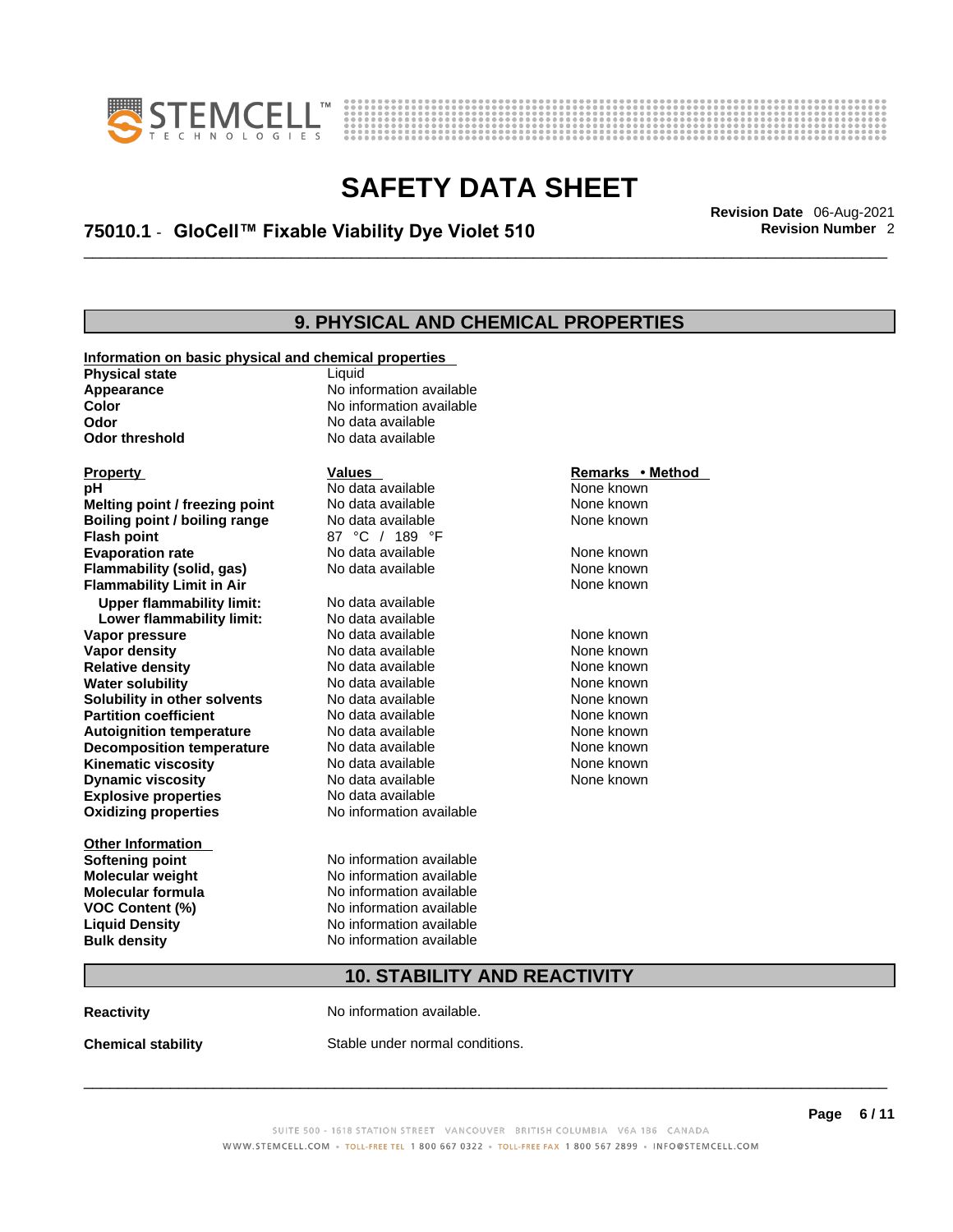



\_\_\_\_\_\_\_\_\_\_\_\_\_\_\_\_\_\_\_\_\_\_\_\_\_\_\_\_\_\_\_\_\_\_\_\_\_\_\_\_\_\_\_\_\_\_\_\_\_\_\_\_\_\_\_\_\_\_\_\_\_\_\_\_\_\_\_\_\_\_\_\_\_\_\_\_\_\_\_\_\_\_\_\_\_\_\_\_\_\_\_\_\_ **Revision Date** 06-Aug-2021 **75010.1** - **GloCell™ Fixable Viability Dye Violet 510 Revision Number** 2

**Possibility of hazardous reactions** None under normal processing.

**Conditions to avoid Heat, flames and sparks.** 

**Incompatible materials** Strong acids. Strong oxidizing agents.

**Hazardous decomposition products** Carbon oxides. Sulfur oxides.

### **11. TOXICOLOGICAL INFORMATION**

#### **Information on likely routes of exposure**

| <b>Product Information</b> |                                                                                                                                                      |
|----------------------------|------------------------------------------------------------------------------------------------------------------------------------------------------|
| <b>Inhalation</b>          | Specific test data for the substance or mixture is not available. May cause irritation of<br>respiratory tract.                                      |
| Eye contact                | Irritating to eyes. Specific test data for the substance or mixture is not available. Causes<br>serious eye irritation. (based on components).       |
| <b>Skin contact</b>        | Causes skin irritation. (based on components). Specific test data for the substance or<br>mixture is not available.                                  |
| Ingestion                  | Specific test data for the substance or mixture is not available. Ingestion may cause<br>gastrointestinal irritation, nausea, vomiting and diarrhea. |
|                            | Symptoms related to the physical, chemical and toxicological characteristics                                                                         |
|                            |                                                                                                                                                      |

**Symptoms** Redness. May cause redness and tearing of the eyes.

#### **Numerical measures of toxicity**

#### **Acute toxicity**

**The following values are calculated based on chapter 3.1 of the GHS document ATEmix (oral)** 14,500.00 mg/kg **ATEmix (dermal)**40,000.00 mg/kg **Unknown acute toxicity** 0 % of the mixture consists of ingredient(s) of unknown toxicity 0 % of the mixture consists of ingredient(s) of unknown acute oral toxicity 0 % of the mixture consists of ingredient(s) of unknown acute dermal toxicity 0 % of the mixture consists of ingredient(s) of unknown acute inhalation toxicity (gas)

0 % of the mixture consists of ingredient(s) of unknown acute inhalation toxicity (vapor)

0 % of the mixture consists of ingredient(s) of unknown acute inhalation toxicity (dust/mist)

Product Information

#### **Component Information**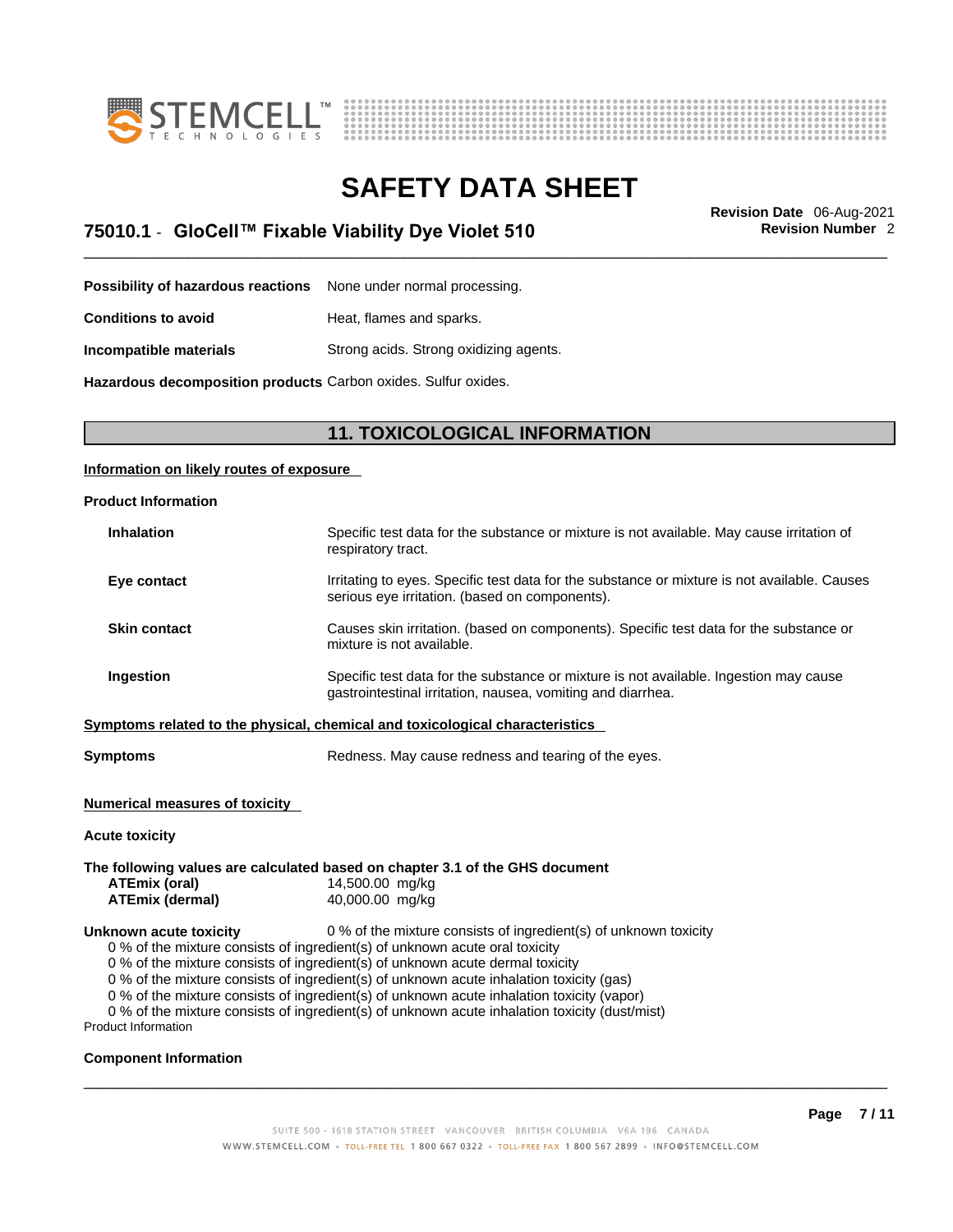



## \_\_\_\_\_\_\_\_\_\_\_\_\_\_\_\_\_\_\_\_\_\_\_\_\_\_\_\_\_\_\_\_\_\_\_\_\_\_\_\_\_\_\_\_\_\_\_\_\_\_\_\_\_\_\_\_\_\_\_\_\_\_\_\_\_\_\_\_\_\_\_\_\_\_\_\_\_\_\_\_\_\_\_\_\_\_\_\_\_\_\_\_\_ **Revision Date** 06-Aug-2021 **75010.1** - **GloCell™ Fixable Viability Dye Violet 510 Revision Number** 2

| Chemical name                                                                              | Oral LD50                 | Dermal LD50                                                                 | <b>Inhalation LC50</b> |
|--------------------------------------------------------------------------------------------|---------------------------|-----------------------------------------------------------------------------|------------------------|
| dimethyl sulfoxide                                                                         | $= 14500$ mg/kg (Rat)     | $= 40$ g/kg (Rat)                                                           | > 5.33 mg/L (Rat) 4 h  |
| 67-68-5                                                                                    | $= 28300$ mg/kg (Rat)     |                                                                             |                        |
|                                                                                            |                           |                                                                             |                        |
|                                                                                            |                           |                                                                             |                        |
| Delayed and immediate effects as well as chronic effects from short and long-term exposure |                           |                                                                             |                        |
| <b>Skin corrosion/irritation</b>                                                           |                           | Classification based on data available for ingredients. Irritating to skin. |                        |
| <b>Product Information</b>                                                                 |                           |                                                                             |                        |
|                                                                                            |                           |                                                                             |                        |
| Serious eye damage/eye irritation                                                          |                           | Classification based on data available for ingredients. Irritating to eyes. |                        |
| <b>Product Information</b>                                                                 |                           |                                                                             |                        |
|                                                                                            |                           |                                                                             |                        |
| Respiratory or skin sensitization                                                          | No information available. |                                                                             |                        |
| <b>Product Information</b>                                                                 |                           |                                                                             |                        |
|                                                                                            |                           |                                                                             |                        |
| <b>Germ cell mutagenicity</b>                                                              | No information available. |                                                                             |                        |
| <b>Product Information</b>                                                                 |                           |                                                                             |                        |
|                                                                                            |                           |                                                                             |                        |
| Carcinogenicity                                                                            | No information available. |                                                                             |                        |
| <b>Reproductive toxicity</b>                                                               | No information available. |                                                                             |                        |
|                                                                                            |                           | <b>Product Information</b>                                                  |                        |
|                                                                                            |                           |                                                                             |                        |
| <b>STOT - single exposure</b>                                                              | No information available. |                                                                             |                        |
|                                                                                            |                           | <b>Product Information</b>                                                  |                        |
|                                                                                            |                           |                                                                             |                        |
| <b>STOT - repeated exposure</b>                                                            | No information available. |                                                                             |                        |
|                                                                                            |                           | <b>Product Information</b>                                                  |                        |
|                                                                                            |                           |                                                                             |                        |
| <b>Aspiration hazard</b>                                                                   | No information available. |                                                                             |                        |
|                                                                                            |                           |                                                                             |                        |

### **12. ECOLOGICAL INFORMATION**

#### **Ecotoxicity**

| <b>Product Information</b> |                       |                         |                |                       |
|----------------------------|-----------------------|-------------------------|----------------|-----------------------|
| Chemical name              | Algae/aquatic plants  | <b>Fish</b>             | Toxicity to    | Crustacea             |
|                            |                       |                         | microorganisms |                       |
| dimethyl sulfoxide         | EC50: 12350 -         | LC50: >40g/L (96h,      |                | EC50: =7000mg/L (24h, |
| 67-68-5                    | 25500mg/L (96h,       | Lepomis macrochirus)    |                | Daphnia species)      |
|                            | Skeletonema costatum) | LC50: 33 - 37g/L (96h,  |                |                       |
|                            |                       | Oncorhynchus mykiss)    |                |                       |
|                            |                       | $LC50: = 41.7g/L$ (96h, |                |                       |
|                            |                       | Cyprinus carpio) LC50:  |                |                       |
|                            |                       | =34000mg/L (96h,        |                |                       |
|                            |                       | Pimephales promelas)    |                |                       |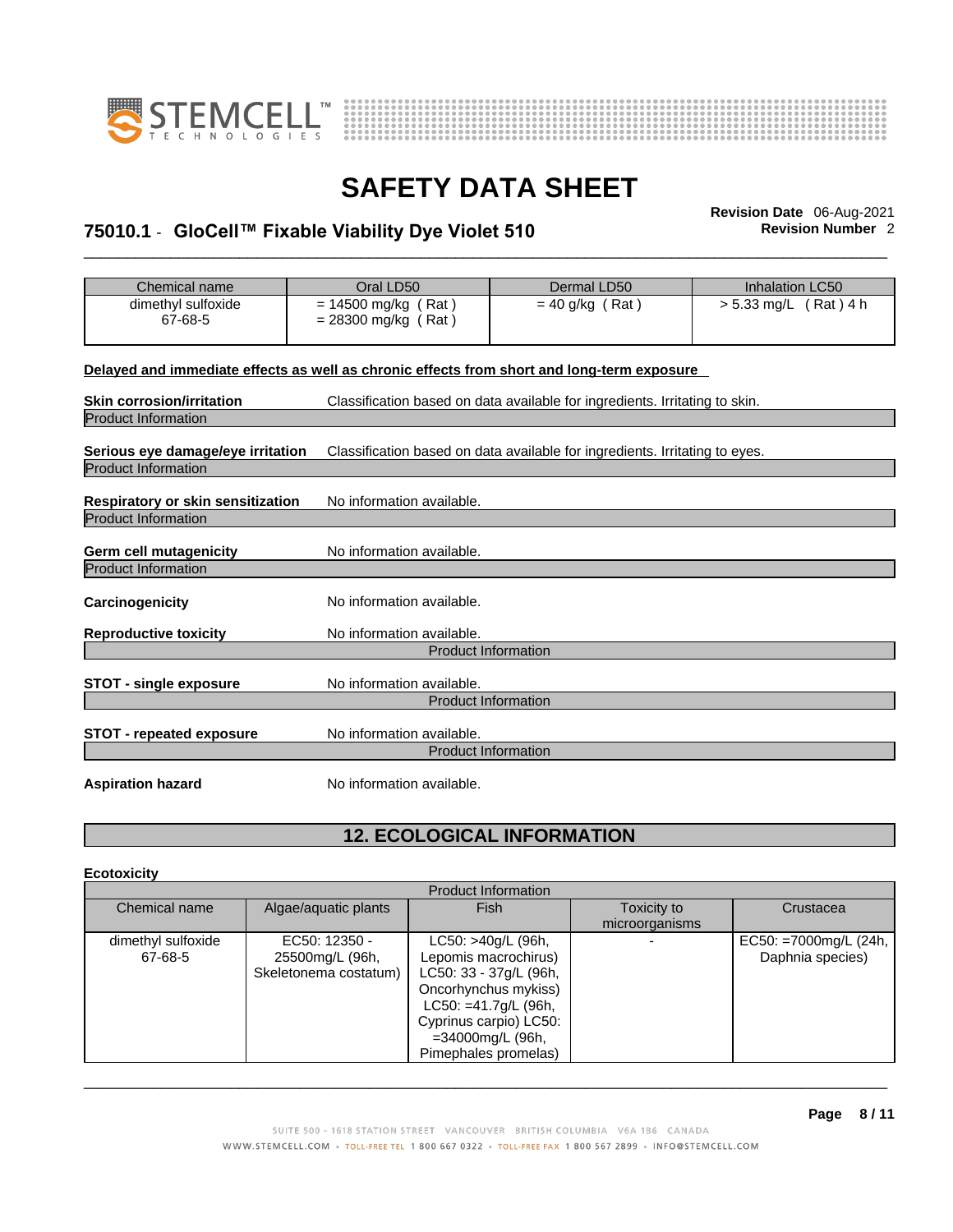



## \_\_\_\_\_\_\_\_\_\_\_\_\_\_\_\_\_\_\_\_\_\_\_\_\_\_\_\_\_\_\_\_\_\_\_\_\_\_\_\_\_\_\_\_\_\_\_\_\_\_\_\_\_\_\_\_\_\_\_\_\_\_\_\_\_\_\_\_\_\_\_\_\_\_\_\_\_\_\_\_\_\_\_\_\_\_\_\_\_\_\_\_\_ **Revision Date** 06-Aug-2021 **75010.1** - **GloCell™ Fixable Viability Dye Violet 510 Revision Number** 2

**Persistence and degradability** No information available.

**Bioaccumulation** There is no data for this product.

**Component Information**

| Chemical name l    | Partition coefficient |
|--------------------|-----------------------|
| dimethyl sulfoxide | מ∩ מ<br>-2.UJ<br>$ -$ |
| 67-68-5            |                       |

**Other adverse effects** No information available.

### **13. DISPOSAL CONSIDERATIONS**

#### **Waste treatment methods**

**Waste from residues/unused products** 

Dispose of in accordance with local regulations. Dispose of waste in accordance with environmental legislation.

**Contaminated packaging** Do not reuse empty containers.

### **14. TRANSPORT INFORMATION**

#### **DOT**

| UN/ID no.<br>Proper shipping name<br><b>Hazard class</b><br><b>Packing Group</b> | 1993<br>Combustible liquid, n.o.s. (Dimethyl sulfoxide)<br>None<br>Ш |
|----------------------------------------------------------------------------------|----------------------------------------------------------------------|
| <b>TDG</b>                                                                       | Not regulated                                                        |
| <b>MEX</b>                                                                       | Not regulated                                                        |
| ICAO (air)                                                                       | Not regulated                                                        |
| <b>IATA</b>                                                                      | Not regulated                                                        |
| <b>IMDG</b>                                                                      | Not regulated                                                        |
| <b>RID</b>                                                                       | Not regulated                                                        |
|                                                                                  |                                                                      |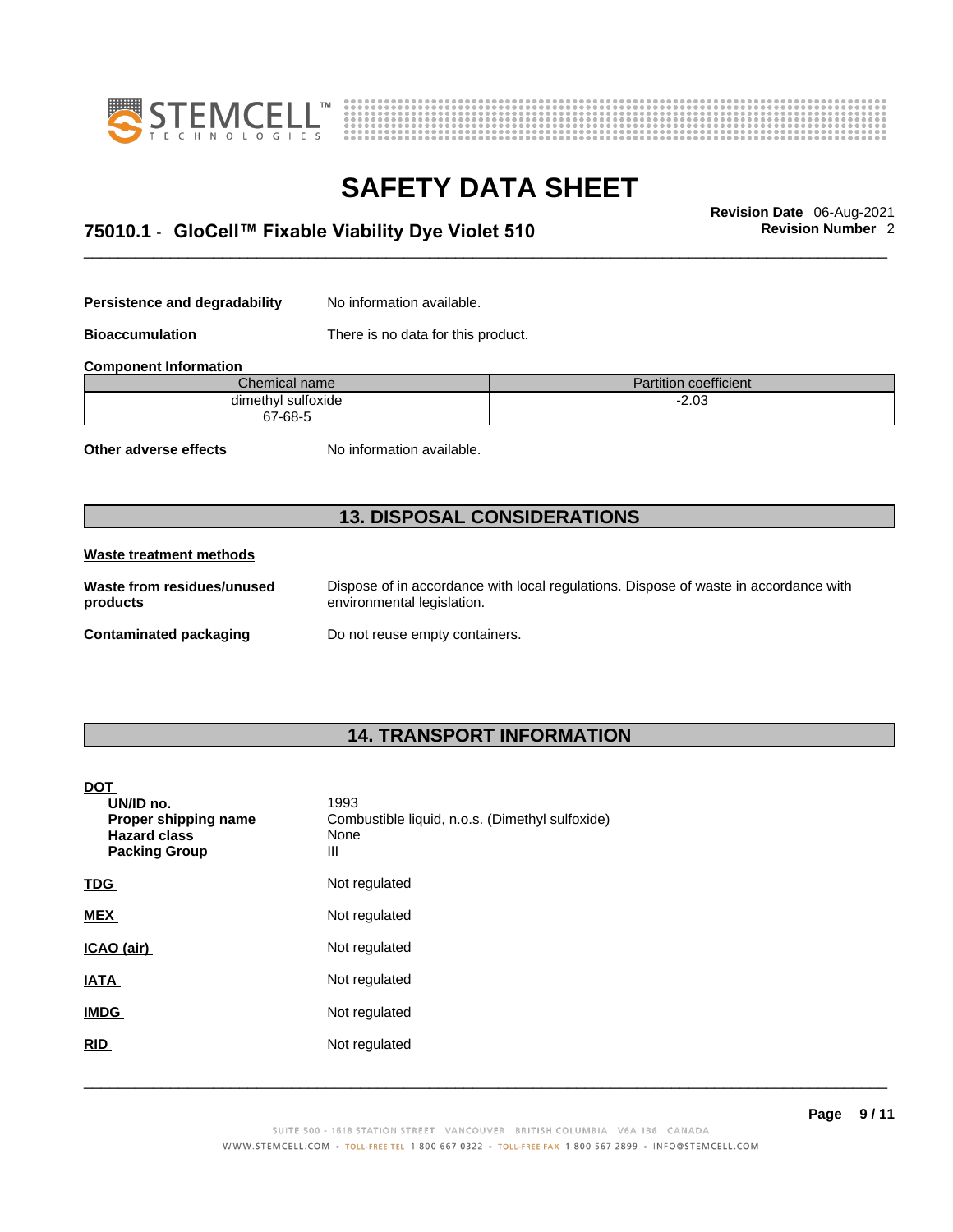



## \_\_\_\_\_\_\_\_\_\_\_\_\_\_\_\_\_\_\_\_\_\_\_\_\_\_\_\_\_\_\_\_\_\_\_\_\_\_\_\_\_\_\_\_\_\_\_\_\_\_\_\_\_\_\_\_\_\_\_\_\_\_\_\_\_\_\_\_\_\_\_\_\_\_\_\_\_\_\_\_\_\_\_\_\_\_\_\_\_\_\_\_\_ **Revision Date** 06-Aug-2021 **75010.1** - **GloCell™ Fixable Viability Dye Violet 510 Revision Number** 2

**ADR** Not regulated

**ADN** Not regulated

### **15. REGULATORY INFORMATION**

| <b>International Inventories</b> |          |  |  |  |  |
|----------------------------------|----------|--|--|--|--|
| <b>TSCA</b>                      | Complies |  |  |  |  |
| <b>DSL/NDSL</b>                  | Complies |  |  |  |  |
| <b>EINECS/ELINCS</b>             | Complies |  |  |  |  |
| <b>ENCS</b>                      | Complies |  |  |  |  |
| <b>IECSC</b>                     | Complies |  |  |  |  |
| <b>KECL</b>                      | Complies |  |  |  |  |
| <b>PICCS</b>                     | Complies |  |  |  |  |
| <b>AICS</b>                      | Complies |  |  |  |  |
|                                  |          |  |  |  |  |

 **Legend:** 

 **TSCA** - United States Toxic Substances Control Act Section 8(b) Inventory

 **DSL/NDSL** - Canadian Domestic Substances List/Non-Domestic Substances List

 **EINECS/ELINCS** - European Inventory of Existing Chemical Substances/European List of Notified Chemical Substances

 **ENCS** - Japan Existing and New Chemical Substances

 **IECSC** - China Inventory of Existing Chemical Substances

 **KECL** - Korean Existing and Evaluated Chemical Substances

 **PICCS** - Philippines Inventory of Chemicals and Chemical Substances

 **AICS** - Australian Inventory of Chemical Substances

#### **US Federal Regulations**

#### **SARA 313**

Section 313 of Title III of the Superfund Amendments and Reauthorization Act of 1986 (SARA). This product does not contain any chemicals which are subject to the reporting requirements of the Act and Title 40 of the Code of Federal Regulations, Part 372.

| Yes |  |
|-----|--|
| No  |  |
| Yes |  |
| No  |  |
| No  |  |
|     |  |

#### **CWA** (Clean Water Act)

This product does not contain any substances regulated as pollutants pursuant to the Clean Water Act (40 CFR 122.21 and 40 CFR 122.42).

#### **CERCLA**

This material, as supplied, does not contain any substances regulated as hazardous substances under the Comprehensive Environmental Response Compensation and Liability Act (CERCLA) (40 CFR 302) or the Superfund Amendments and Reauthorization Act (SARA) (40 CFR 355). There may be specific reporting requirements at the local, regional, or state level